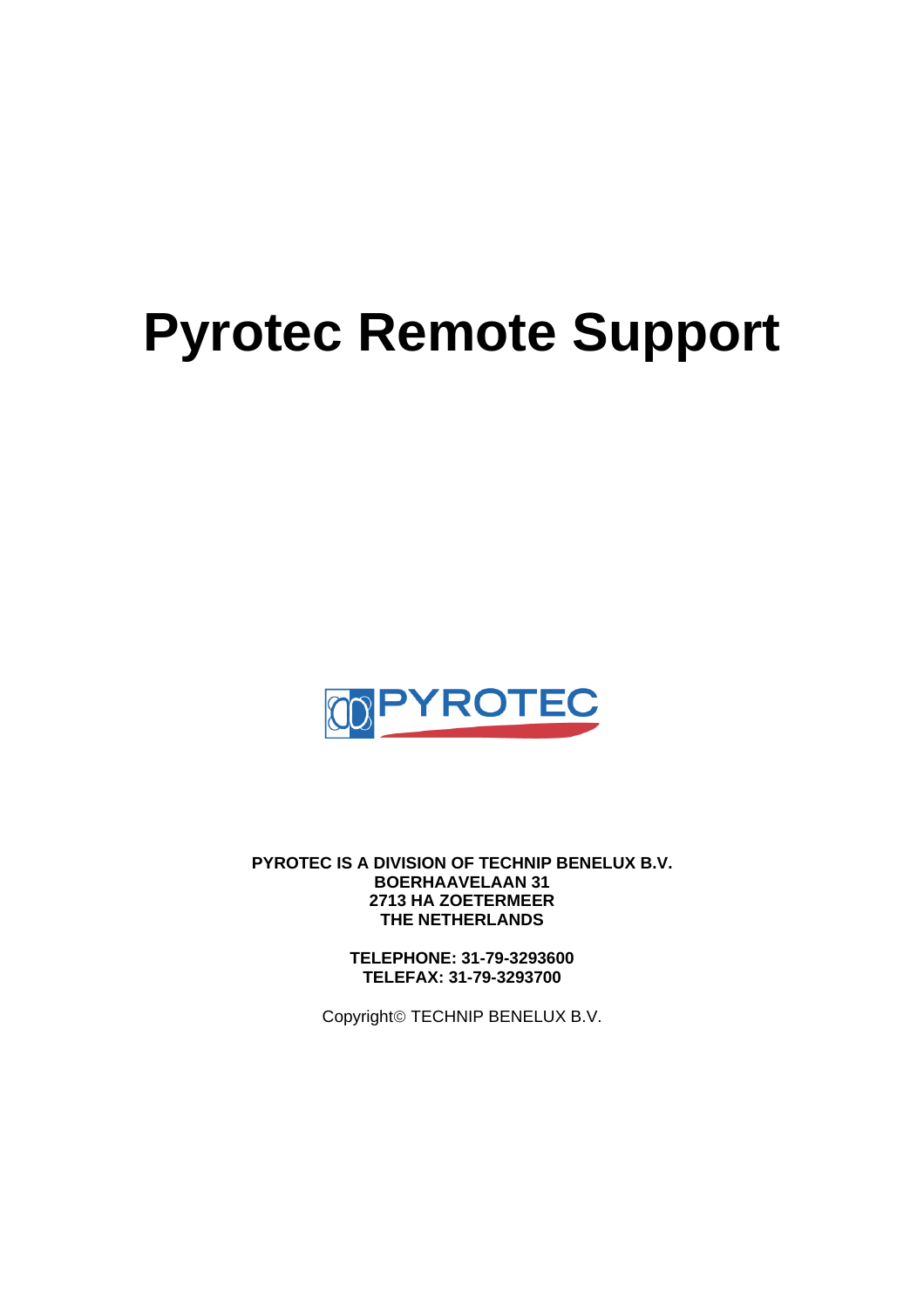## **Pyrotec Remote Support**

| Document number:              | 57009-014-CN-7777-011                |
|-------------------------------|--------------------------------------|
| Manual Revision:              | Revision 1<br>April 2010             |
| Software Version Information: | TeamViewer Quicksupport<br>v5.0.8081 |

#### **Copyright**© **2009 TECHNIP BENELUX B.V. All rights reserved.**

No part of this document may be reproduced in any form, by print, photo print, microfilm or any other means without written permission of the publishers. The information contained in this document is subject to change without notice and should not be construed as a commitment by TECHNIP BENELUX B.V.

### **SPYRO®, TES® and FIREBOX® are registered trademarks of TECHNIP BENELUX B.V.**

PYROTEC, A Division of Technip Benelux B.V. – Zoetermeer – The Netherlands Internet: www.technip.com Boerhaavelaan 31, P.O. Box 86, 2700 AB Zoetermeer Tel.: +31 (0)79 3293 531, Fax: +31 (0)79 3292 700 Commercial register The Hague 27069724 – VAT No. NL 8007.08.039.B01

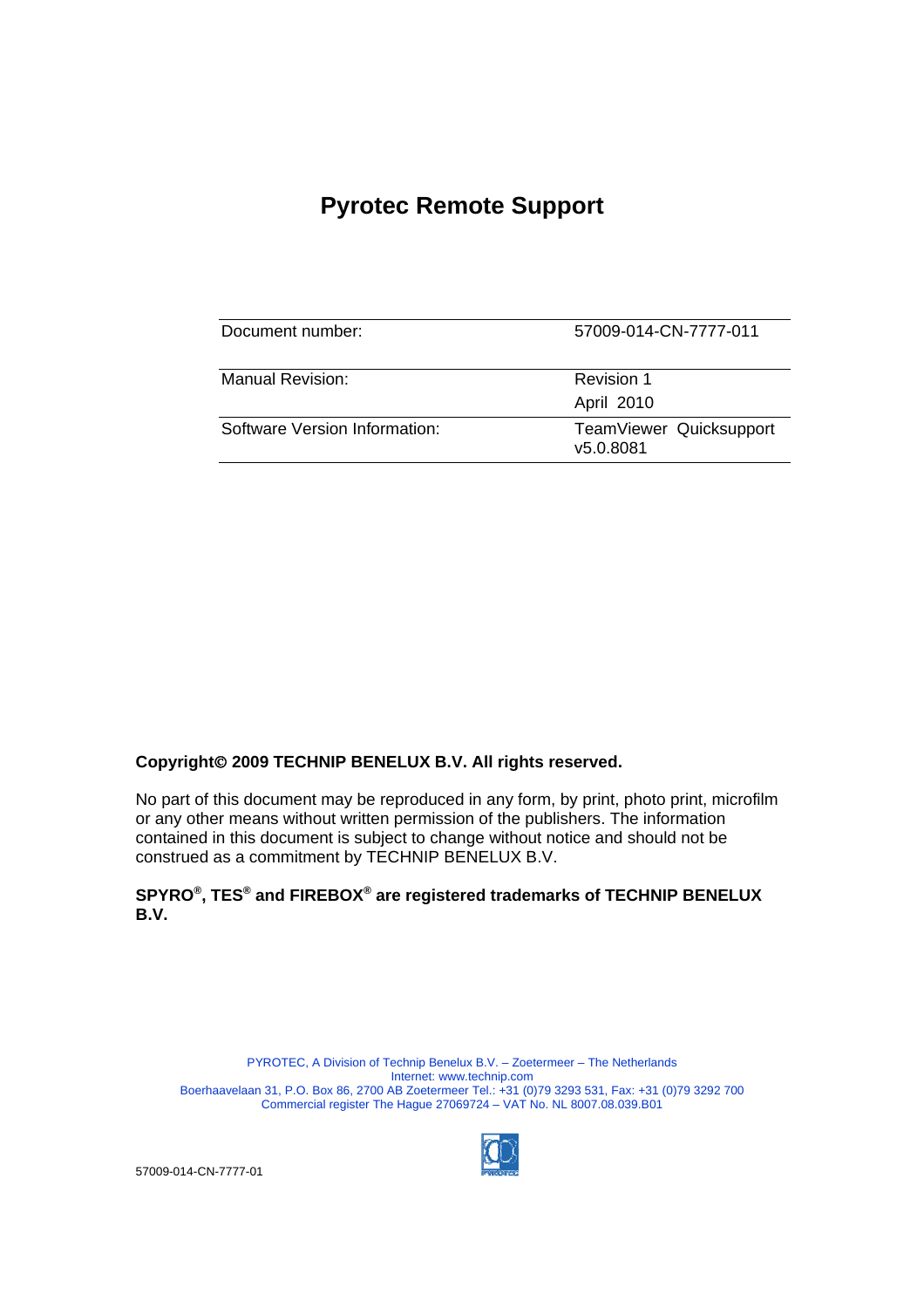#### **DOCUMENT REVISION NOTES**

Revision 1

- Introduction added
- Updated customized quick support download link
- Updated TeamViewer version to 5.0.8081

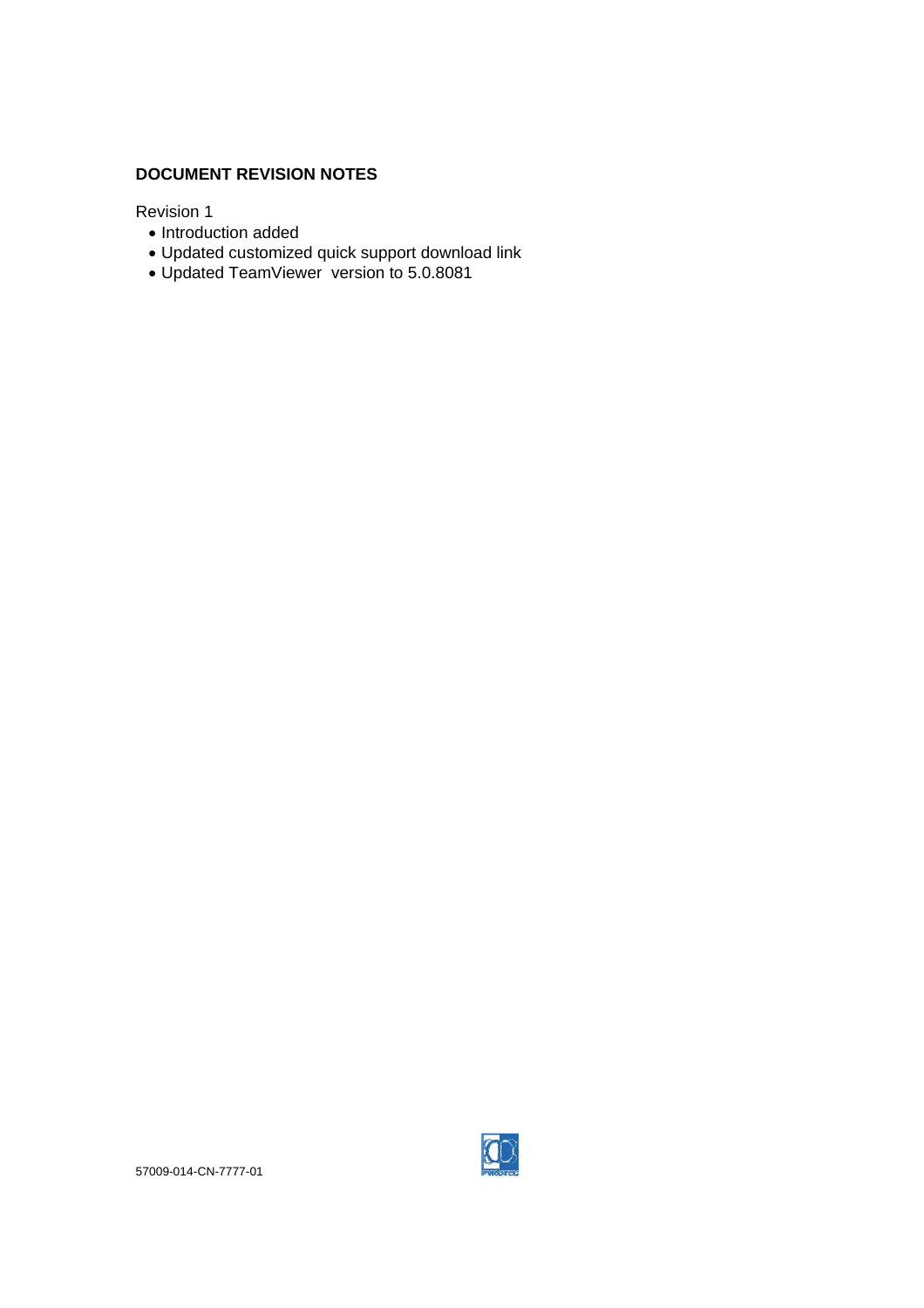#### **Introduction**

Pyrotec Remote Support is a support utility that can be used for all Pyrotec clients who have an active maintenance agreement with an additional agreement for remote support. This offers the client to receive support for any of Pyrotec's proprietary software directly on the computer where this software is installed, without a Pyrotec representative actually being present at that location.

Existing issues with Pyrotec software will be solved much faster and more efficiently using the remote support possibility.

The client is able to demonstrate via his own desktop the issue to Pyrotec's representative who can follow this via the connected remote desktop. Either by telephone or direct intervention specific directions or guidelines can be given to solve the issue. By direct intervention Pyrotec's representative can take over the control of mouse and keyboard via the remote desktop, while the client can view the actions.

This remote support service is facilitated by the TeamViewer software. In the next part of this document the operation of this software is explained, topics like security, client set-up and optional file transfer are discussed

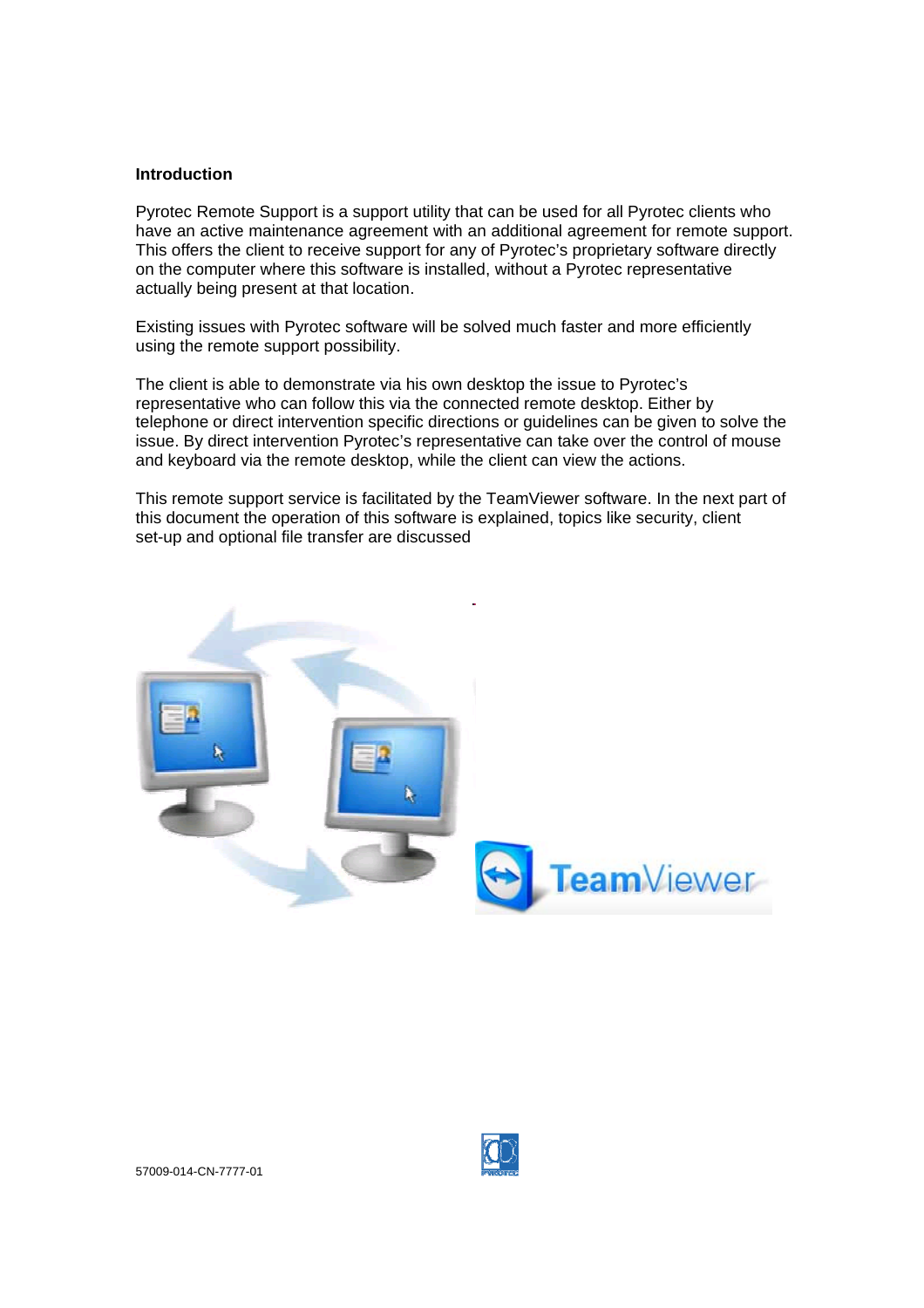#### **Pyrotec Remote Support**

Pyrotec Remote Support is a remote support session via a maximally secured connection between the desktop of the client and Pyrotec. To establish the remote desktop connection Pyrotec has adopted the TeamViewer software. The client will typically download and run a single program to be able to establish the connection. This program does not need to be installed and thus will not become an inherently part of the Windows system. Simply running the program after downloading will be sufficient.

When the session is in progress Pyrotec's representative will be able to see and manage the desktop of the client by use of his own mouse and keyboard. At the same time the client is also able to control his mouse and keyboard and see the actions of Pyrotec's representative. Therefore we advise to maintain also contact by telephone to control who will be managing the desktop. At any time the client is able to see the details of the session in the status window in the right-bottom corner. In this window the client will always be able to instantaneously disconnect the session by clicking the red cross.



**Figure 1: TeamViewer Status window** 

When the session is closed the earlier downloaded program can be maintained for next support sessions or it can be deleted from the system. We advise to delete the earlier downloaded program.

Each session will be visually recorded by Pyrotec, which is one of the functions offered by the TeamViewer software.

#### **Session security**

An important factor in such connections is the safeguarding of data, the security of data. This is one of the reasons that Pyrotec has chosen to license the TeamViewer product as its applied security protocols are the currently high standard available security protocols. More information about the latest security measures applied by TeamViewer can be found on their website via the next link.

http://www.TeamViewer .com/products/security.aspx

A dedicated security document is also available via their website http://www.TeamViewer .com/images/pdf/TeamViewer \_SecurityStatement.pdf

When creating a session, TeamViewer determines the optimal type of connection. After the handshaking process through TeamViewer 's master server usually a direct

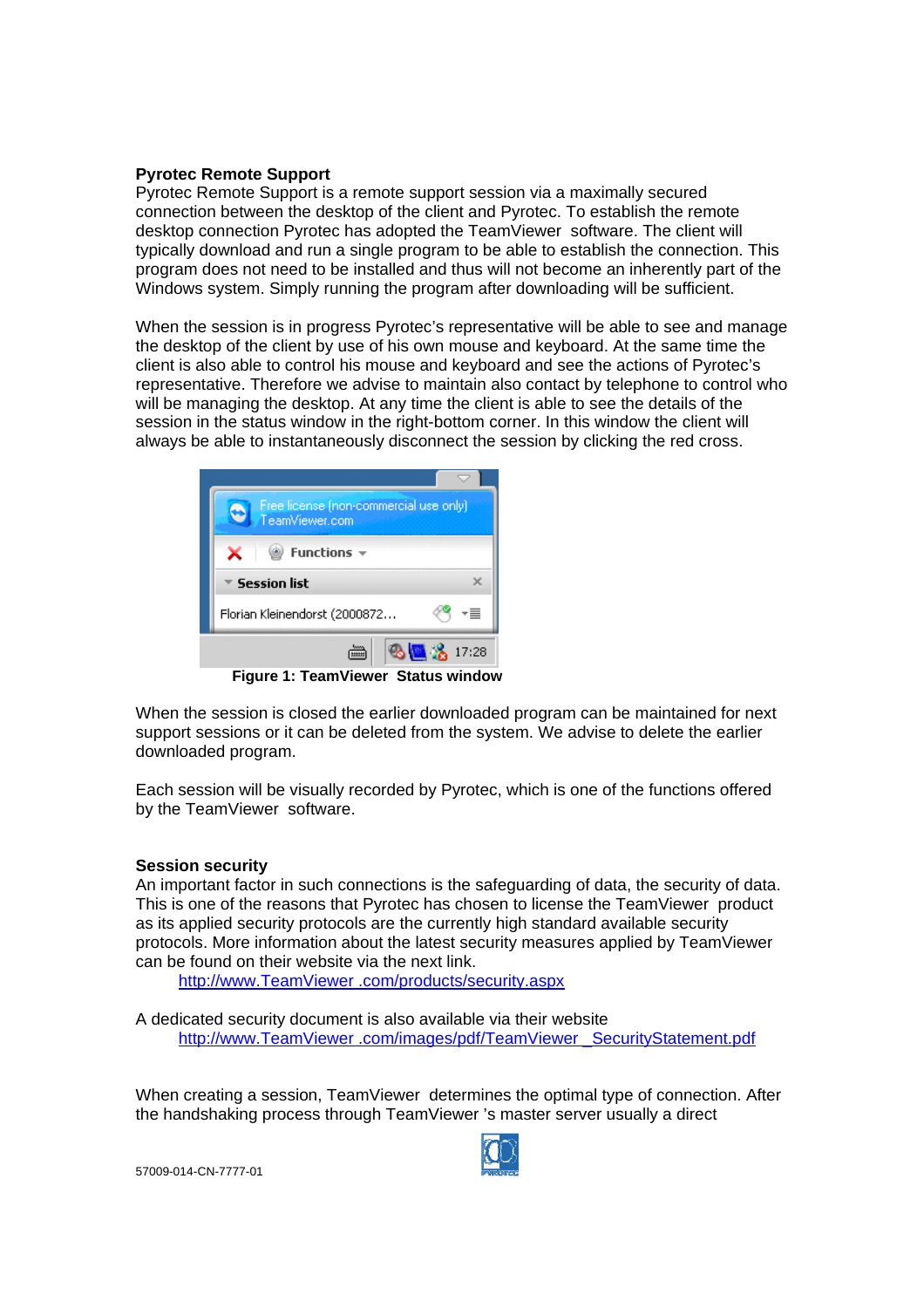connection via UDP or TCP is established. This connection can be established even behind standard gateways, NATs and firewalls.

The intermediate TeamViewer servers are not able to read the data traffic as the data is encrypted and the decipher key is only known by the finally receiving party, which is either the client or Pyrotec.

The applied security is based on

- Encryption of the data transferred between client and Pyrotec
- Protection of unauthorized access
- Use of validated software for the session.

#### *Encryption*

TeamViewer includes full encryption, based on RSA private-/public key exchange and AES (256 Bit) session encoding. This technology is based on the same standards as https/SSL and is considered completely safe by today's standards.

The key exchange also guarantees a full client-to-client data protection. This means that even our routing servers will not be able to read the data stream.

#### *Access Protection*

In addition to the PartnerID TeamViewer generates a session password that changes with every software start to provide additional security against unauthorized access to a remote system.

Security relevant functions like file transfer require additional, manual confirmation of the remote partner.

Also it is not possible to invisibly control a computer. For data protection reasons the person sitting on the remote computer has to be able to detect when someone is accessing the machine.

#### *Code Signature*

All program files are secured using VeriSign code signing technology. This allows you to verify the origin of the executables you received.

Even the QuickSupport Custom Design tools are dynamically signed during generation!

#### **Session setup**

The first step to setup the remote support session is to download and run the Pyrotec Remote Support client utility (about 1.83 MB). This is a customized version of the TeamViewer Quicksupport utility, which has a Pyrotec layout and a predefined password. http://www.spyrosuite.com/support/remotesupport/TV\_PyrotecQS.exe

It is also possible to use the TeamViewer QuickSupport utility, that can be downloaded via their website.

http://www.TeamViewer .com/download/TeamViewer QS.exe

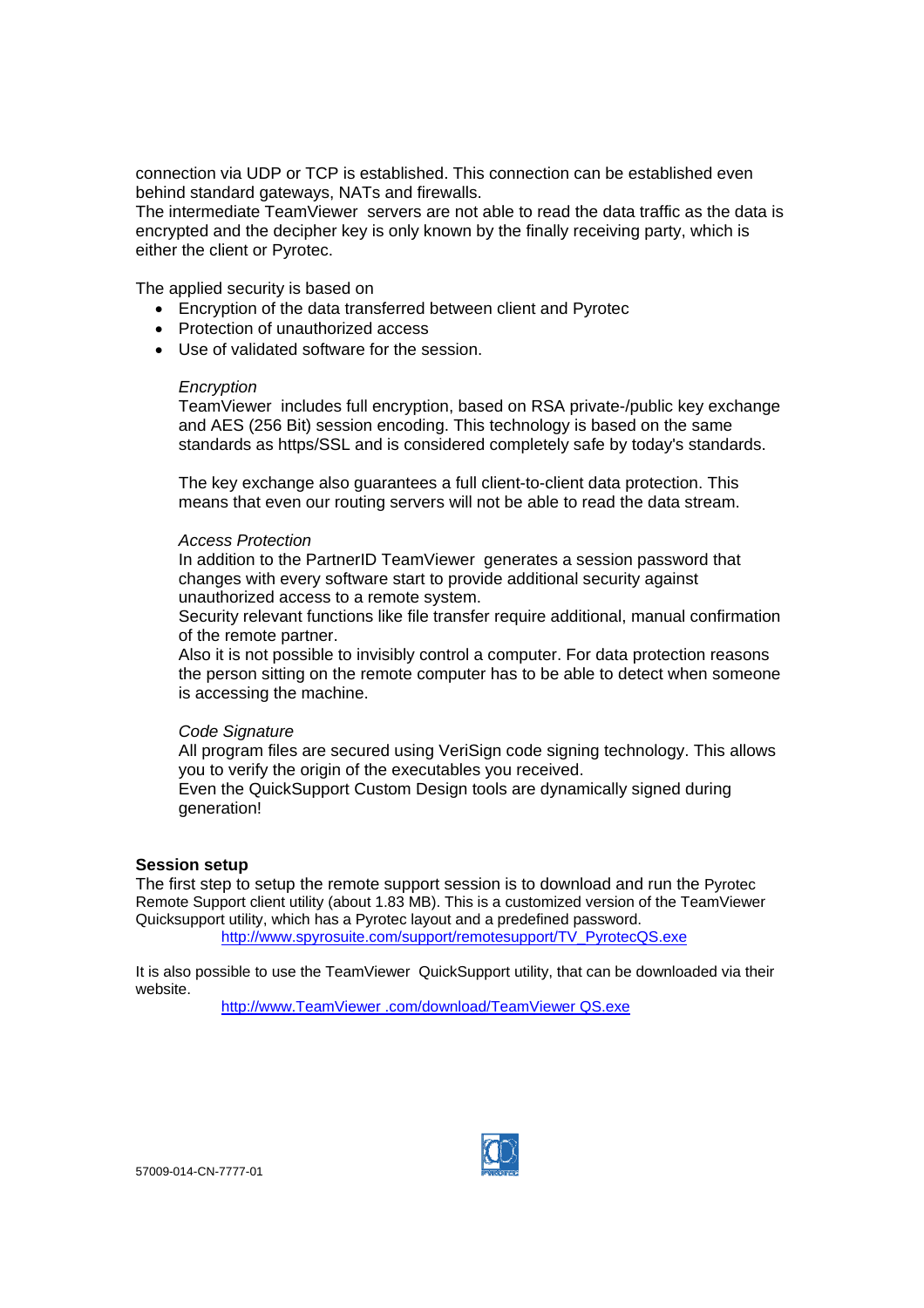| <b>File Download - Security Warning</b> | ×                                                                                                                                                                                        |
|-----------------------------------------|------------------------------------------------------------------------------------------------------------------------------------------------------------------------------------------|
|                                         | Do you want to run or save this file?                                                                                                                                                    |
| Name: I<br>Type:                        | TV PyrotecQS.exe<br>Application, 1.83MB<br>From: dl-web.dropbox.com                                                                                                                      |
|                                         | Run<br>Save<br>Lancel                                                                                                                                                                    |
|                                         | While files from the Internet can be useful, this file type can<br>potentially harm your computer. If you do not trust the source, do not<br>run or save this software. What's the risk? |
|                                         | Figure 2: download and run the utility                                                                                                                                                   |
|                                         | 41% of TV_PyrotecQS.exe from dl-web.dropbox.com Complet       3   X                                                                                                                      |
|                                         |                                                                                                                                                                                          |
|                                         | TV_PyrotecQS.exe from dl-web.dropbox.com                                                                                                                                                 |
|                                         |                                                                                                                                                                                          |
| Download to:<br>Transfer rate:          | Estimated time left: 5 sec (751KB of 1.83MB copied)<br>Temporary Folder<br>213KB/Sec                                                                                                     |



After the file has been successfully downloaded and started, a security warning might show up. If the Security Warning resembles the underneath window you can run the software without harm to your computer.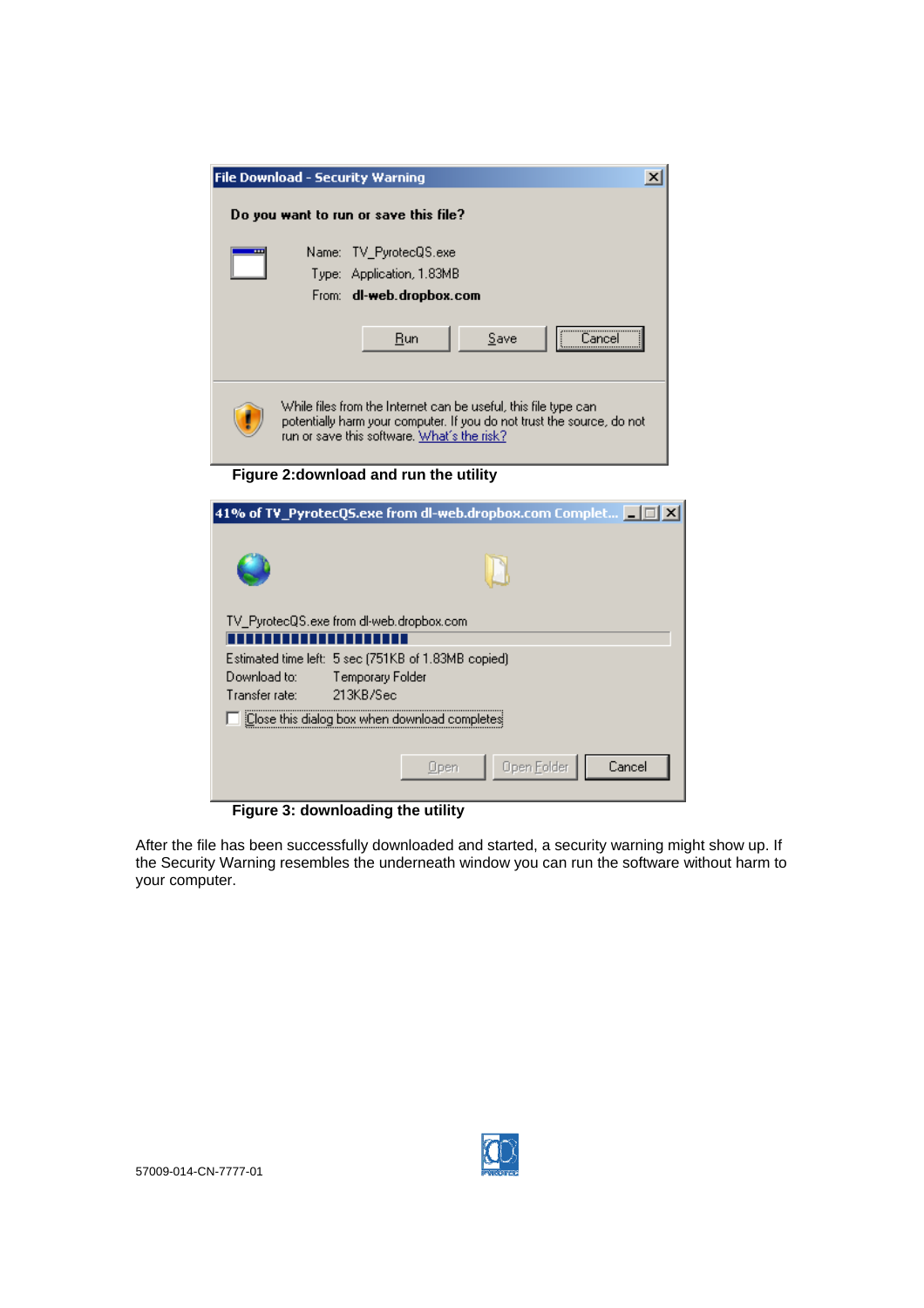|                                                                                                                                                                  | <b>Internet Explorer - Security Warning</b>    |     | $\boldsymbol{\mathsf{x}}$ |
|------------------------------------------------------------------------------------------------------------------------------------------------------------------|------------------------------------------------|-----|---------------------------|
|                                                                                                                                                                  | Do you want to run this software?              |     |                           |
|                                                                                                                                                                  | Name: TeamViewer<br>Publisher: TeamViewer GmbH |     |                           |
| ×                                                                                                                                                                | More options                                   | Run | <br>Don't Run             |
| While files from the Internet can be useful, this file type can potentially harm<br>your computer. Only run software from publishers you trust. What's the risk? |                                                |     |                           |

**Figure 4: run the utility after downloading** 

After the Remote Support utility has been initiated and verification has been performed with the TeamViewer servers it will indicate it is ready to setup the connection by the green OK icon.

| <b>Pyrotec Remote Support</b>                                                                                             | <b>TeamViewer</b>                                                        |
|---------------------------------------------------------------------------------------------------------------------------|--------------------------------------------------------------------------|
| PYROTEC                                                                                                                   | <b>TeamViewer</b>                                                        |
| a division of Technip Benelux B.V.                                                                                        | QuickSupport                                                             |
| Please communicate the next ID to<br>Pyrotec's representative.<br>Pyrotec Remote Support is facilitated by<br>Teamviewer. | Please tell your partner the following<br>ID to connect to your desktop: |
| ID                                                                                                                        | Password                                                                 |
| Password                                                                                                                  | ID                                                                       |
| ****                                                                                                                      | 200 087 265                                                              |
| 539 131 614                                                                                                               | 2559                                                                     |
| Ready to connect (secure connection)                                                                                      | Ready to connect (secure connection)                                     |
| www.teamviewer.com                                                                                                        | www.teamviewer.com                                                       |
| Cancel                                                                                                                    | Cancel                                                                   |
|                                                                                                                           |                                                                          |

**Figure 5: the Remote Support utility to setup the session** 

By communicating the ID number to Pyrotec's representative he will be able to initiate the connection and support you with your question via your desktop. In case that you have downloaded TeamViewer Quicksupport utility you will also have to communicate the password.

When the connection has been established the original window will be replaced by a status window in the bottom-right corner. From this moment Pyrotec's representative is able to see and manage your desktop.

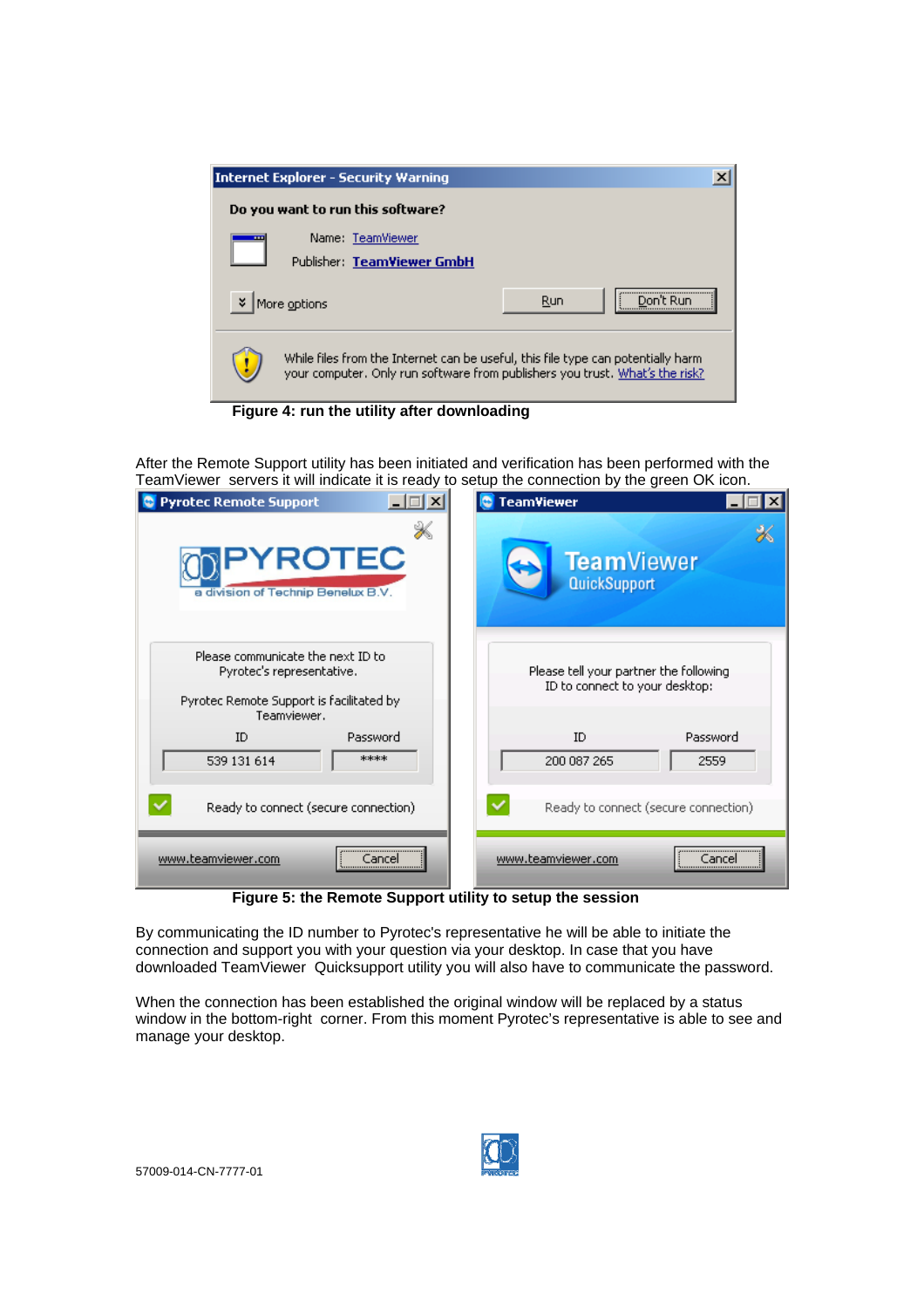

**Figure 6: Remote Support is active** 

#### **Remote Support Connection error**

In some cases the Remote Support utility might not be able to connect to the TeamViewer servers, then please verify your internet connection.

| <b>Pyrotec Remote Support</b>                           |  |
|---------------------------------------------------------|--|
|                                                         |  |
| <b>PYROTEC</b>                                          |  |
| a division of Technip Benelux B.V.                      |  |
| Please communicate the next ID to                       |  |
| Pyrotec's representative.                               |  |
| Pyrotec Remote Support is facilitated by<br>Teamviewer. |  |
| Password<br>ID                                          |  |
|                                                         |  |
| Not ready. Please check your connection                 |  |
| www.teamviewer.com<br>Cancel                            |  |
| Figure 7: Remote Support utility is unable to connect   |  |

 $\mathbf{v}$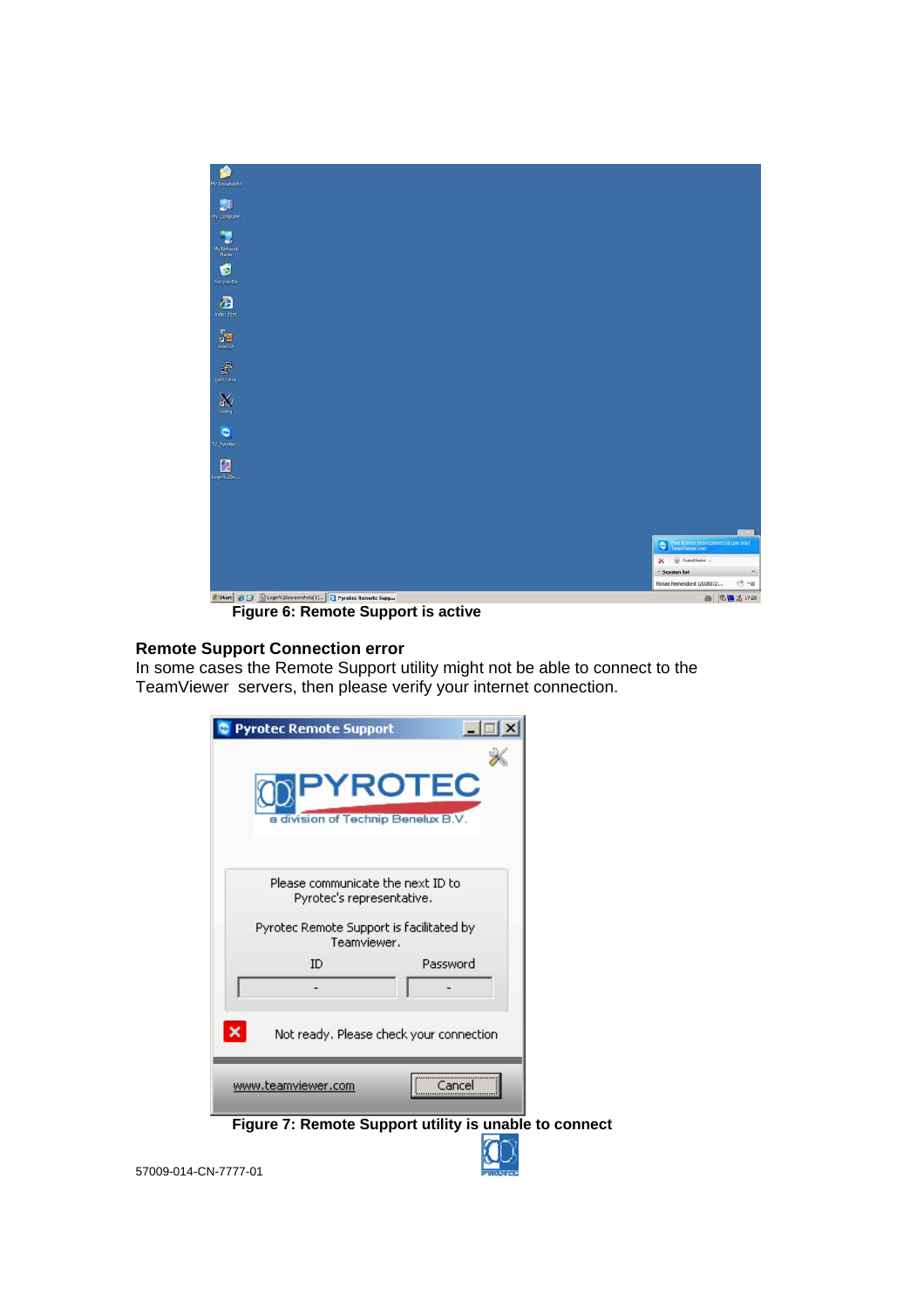If your internet connection is operative, then a proxy server might be defined that is not automatically detected by the Remote Support utility. In that case you will have to define

it in the settings of the utility. Click on the Tools icon  $\mathbb X$  in the upper-right corner. In the General section configure the proxy settings.

Override the automatically detected proxy settings by the 'No proxy' or 'Use manual proxy'. From the IT department you can request the required corporate proxy details.

| <b>C</b> TeamViewer Options |                                               | $\vert x \vert$                                                       |
|-----------------------------|-----------------------------------------------|-----------------------------------------------------------------------|
| General                     | Most popular options                          |                                                                       |
| Audio                       | Important options for working with TeamViewer |                                                                       |
| Video                       | <b>☑</b> Enable logging                       | Open log files                                                        |
|                             | <b>Network settings</b>                       |                                                                       |
|                             | Proxy settings                                | Configure                                                             |
|                             |                                               |                                                                       |
|                             |                                               |                                                                       |
|                             |                                               | $\vert x \vert$<br>Proxy Settings                                     |
|                             |                                               | C No proxy                                                            |
|                             |                                               | C Use web browser proxy settings (recommended)<br>O Use manual proxy: |
|                             | Version: 5.0.7572 QS                          | Port:<br>0<br>Proxy IP:                                               |
|                             |                                               | User name:                                                            |
|                             |                                               | Password:                                                             |
|                             | Cancel<br>www.teamviewer.com                  | Leave user name and password empty if no<br>authentication is needed. |
|                             |                                               | OK<br>Cancel                                                          |

**Figure 8: define proxy server** 

#### **File transfer**

In certain cases it might be necessary to update specific files. The TeamViewer Remote Support utility also offers a possibility to do exchange files. When Pyrotec's representative initiates the file transfer you will see an event log in a separate window of the files being transferred.